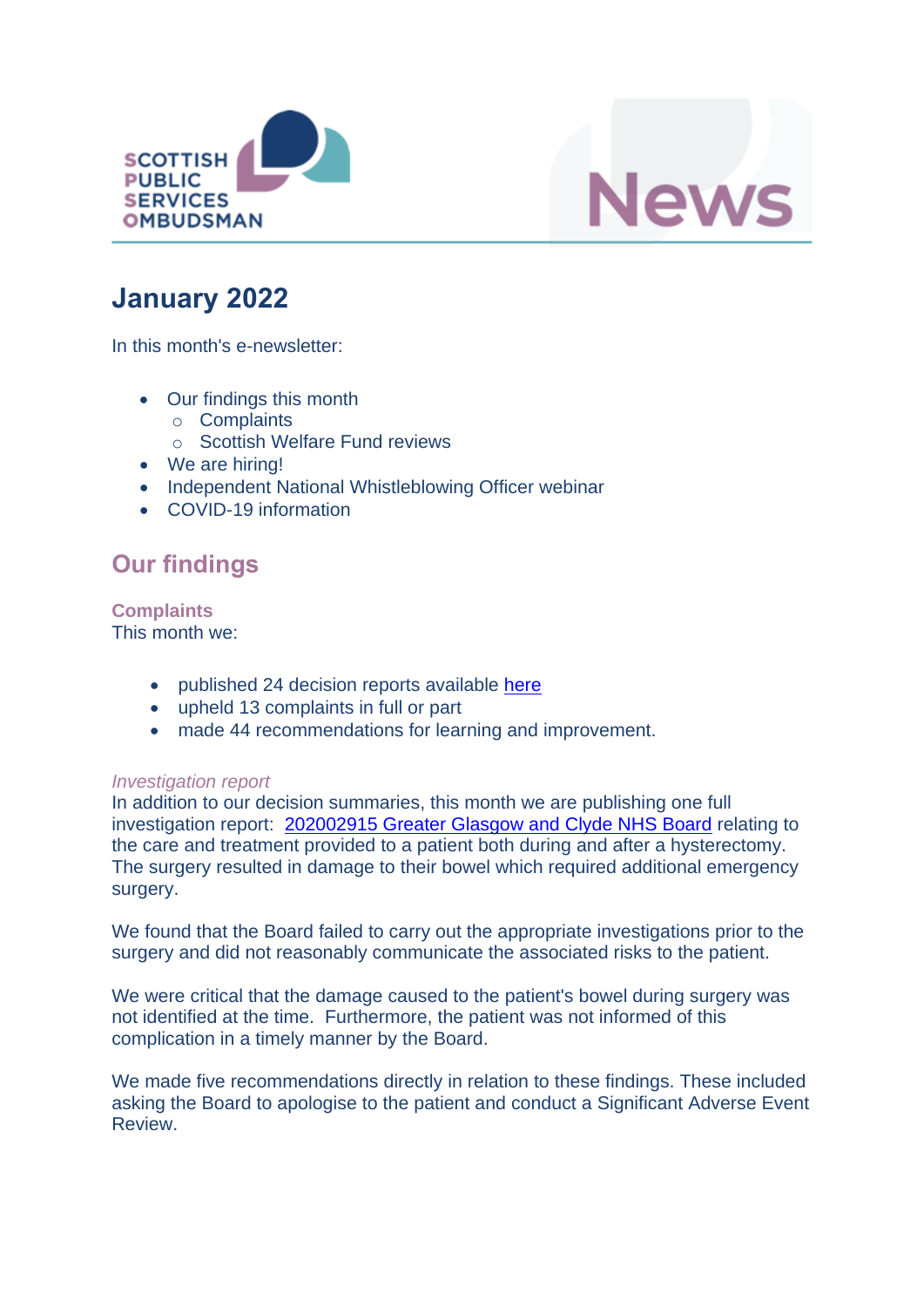### **Scottish Welfare Fund reviews**

*Statistics*

During December we:

- responded to 130 enquiries
- made 104 decisions
	- o 20 community care grants
	- o 51 crisis grants
	- o 33 self-isolation support grants
- upheld nine (45%) community care grants, 13 (25%) crisis grants and 17 (52%) self-isolation support grants
- signposted an additional 237 applicants to other sources of assistance. The majority were contacting us instead of their local council in error, while others experienced difficulties as their local council did not have a Freephone number. The remaining applicants were either signposted to a separate organisation or were contacting us too early in the process to request a review and were advised accordingly
- responded to seven enquiries from councils seeking advice

### *Case studies*

Since October 2021 we have observed an increase in the volume of independent review requests received for self-isolation support grants.

In one such case, the applicant (C) applied for a grant as they had been required to self-isolate and could not work, suffering reduced earnings as a result.

The council rejected the application at both stages of the process as they deemed C to not be in receipt of a low income.

We corresponded with C by email during the review process. C met all of the eligibility criteria except the low income criterion. C explained that the payslip in the relevant period was not a true reflection of their wages due to overtime, but we explained that it was earnings and could not be ignored. C was over the Real Living Wage threshold and when combined with their spouse's pay, their income was also over the relevant net household income threshold. Therefore, we did not change the council's decision. We provided the council with feedback in relation to not assessing C's net income at initial decision stage, and for using an out-of-date Real Living Wage threshold figure at first tier review stage. We also gave a finding regarding self-isolation support grant timescales at the initial decision stage.

Further examples can be found in the searchable directory [on our website](https://www.spso.org.uk/scottishwelfarefund/case-summaries) under the title *'Self-Isolation Support Grant'.*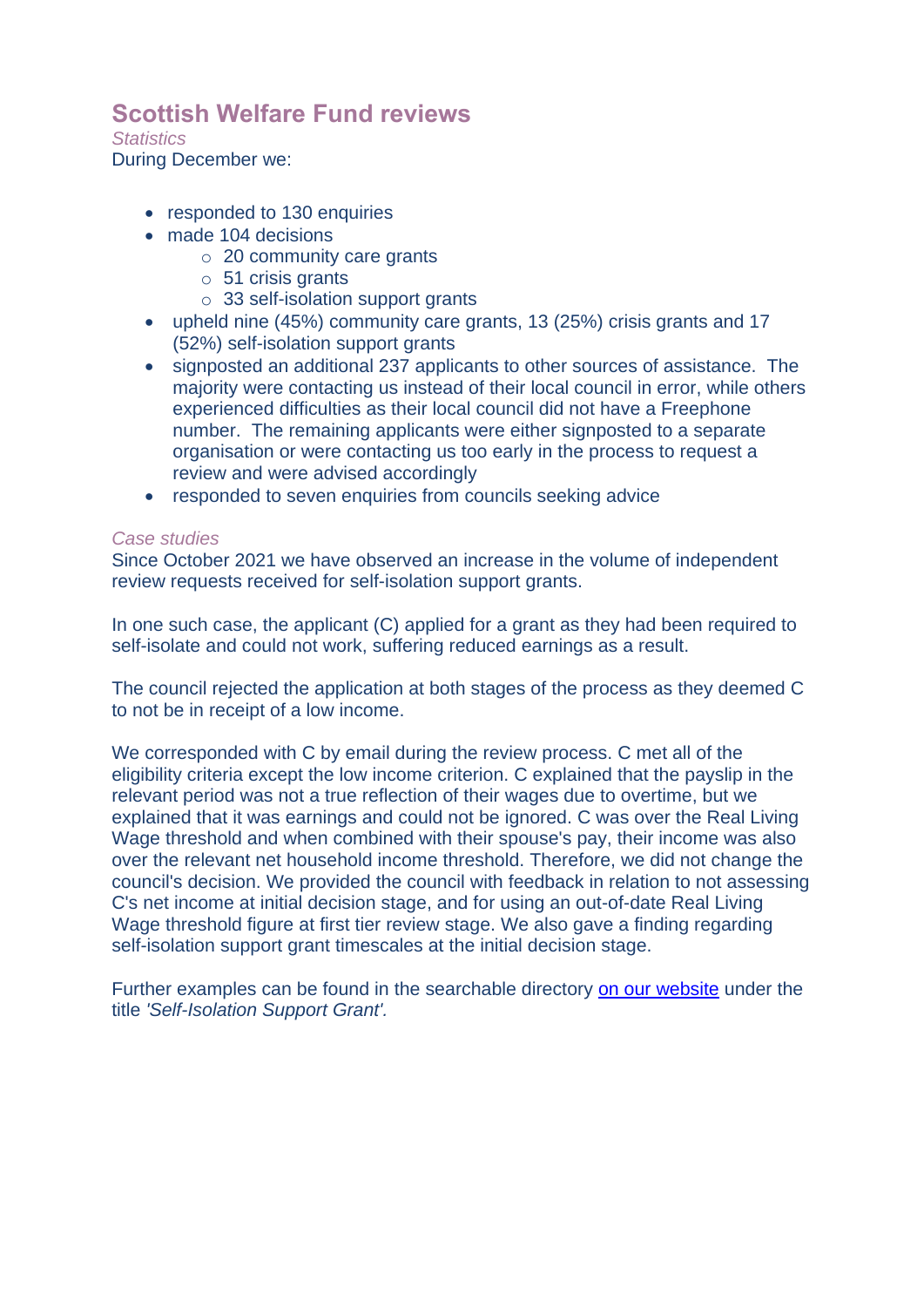

We are looking for an experienced engagement and communications professional to support the SPSO's Leadership Team in developing and delivering the SPSO's communications strategy as we explore new and innovative ways of engaging with our stakeholders.

Reporting to the Head of Improvement, Standards and Engagement, this role is responsible for leading a small team to manage the operational delivery of all areas of engagement and communications. This includes the promotion of the SPSO's activities in relation to setting national complaints and whistleblowing standards and driving improvement in public services through our investigative casework.

[Visit our website for further details and how to apply for this role.](https://www.spso.org.uk/vacancy-engagement-and-communications-manager)

### **Independent National Whistleblowing Officer webinar**

Our next INWO webinar is on **Wednesday 2 February 2022, from 14:30-15:30**. We will be discussing the role of union reps in supporting their members during the whistleblowing process.

This is an ideal opportunity for union reps to learn about the National Whistleblowing Standards and what the process means for them and their members. As usual, we will put a recording of the presentation on our website after the event, for those that are unable to make it along.

To register your interest please email [INWO@spso.gov.scot.](mailto:INWO@spso.gov.scot)